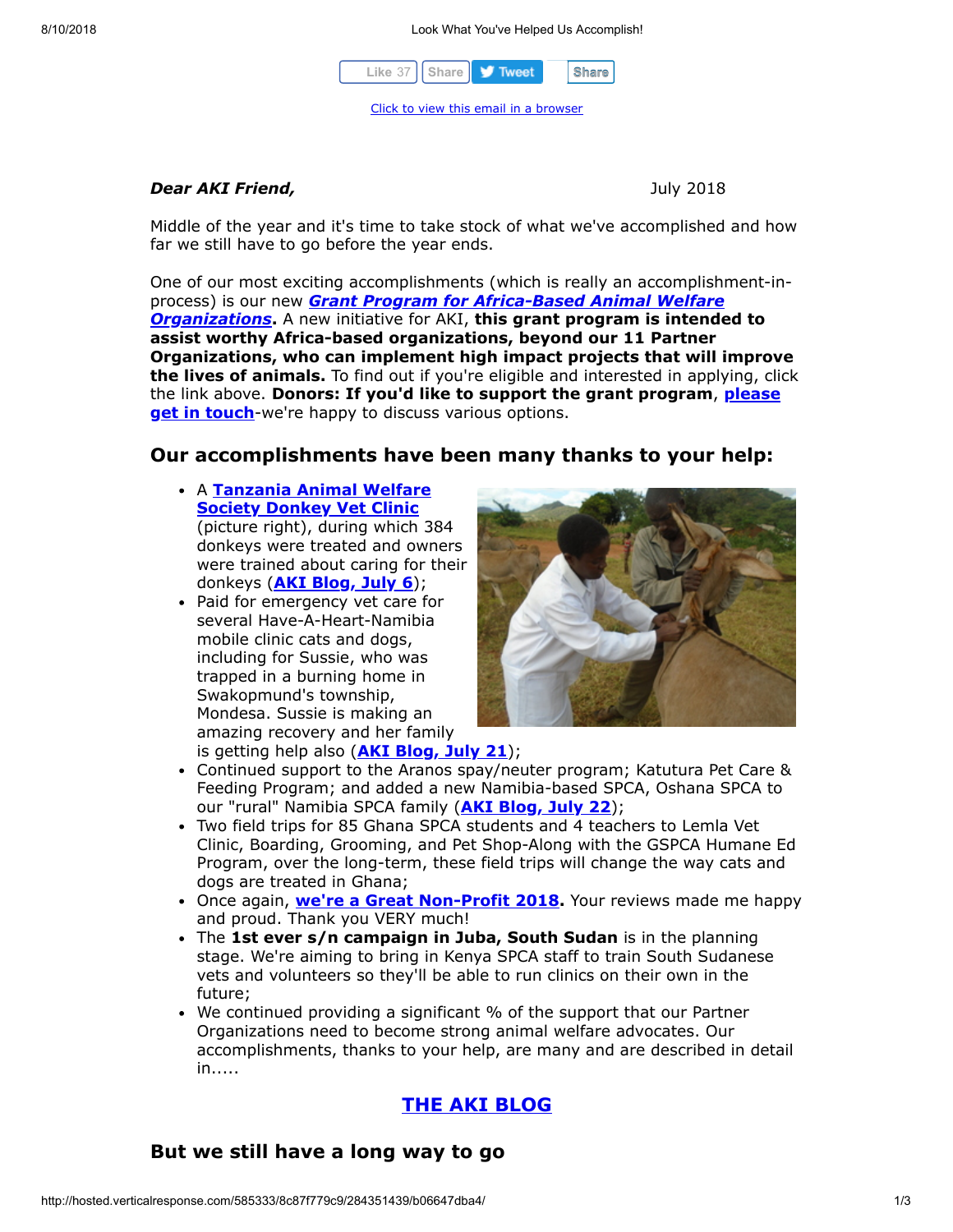It's another tough fundraising year. We know that so many charities are knocking at your door and filling your mail boxes. But no matter what, **our Partners (and the dogs, cats, donkeys, and horses) rely on us for anywhere from 20-100% of their funding. We can't let them down!**

Our main needs are:

Funding for AKI's **Uganda SPCA [fundraiser to purchase land for](http://cts.vresp.com/c/?AnimalKindInternatio/8c87f779c9/b06647dba4/0e0051f75f) a new Haven** that can provide for more animals (like the puppies



pictured above at The Haven on July 19) and be an animal welfare learning center for Africa is still so far from being fully funded; and

**The support of many more people** who want to help animals in Africa and other parts of the world, where our help is so needed. **Do you know anyone who would be interested in learning more about AKI? Could you share this newsletter? Will you share our Facebook posts, Instagram posts, our website?** We rely on our supporters to get the word out about what we and our Partner Organizations do. **THANK YOU FOR YOUR HELP!**

#### **[Forward this message to a friend](http://oi.vresp.com/f2af/v4/send_to_friend.html?ch=8c87f779c9&lid=284351439&ldh=b06647dba4)**

## **Donate to AKI**

Please click the picture to the right or the link below to get to our donation page, where you can choose your preferred donation method and amount. As always, we send 100% of your donations to our Partner Organizations to support animal rescue.

**AKI donors support our 11 Partner Organizations who work in resourcepoor countries and need our help to continue their work; AKI does the due diligence to ensure your donations are used for animal welfare purposes only; AKI makes sure you, our donors, get the** I'd like to donate to AKI



**feedback you deserve so that you know your donation is helping animals in need; with so many charities out there, you can be confident when you donate to AKI.** And now, your donations also support AKI's Grant Program for Africa-Based Animal Welfare Organizations!

## **[DONATE TO AKI](http://cts.vresp.com/c/?AnimalKindInternatio/8c87f779c9/b06647dba4/9339e337cd)**

# *Kindness to animals has no boundaries*

Our Partner Organizations are helping animals in:

**Uganda, Tanzania (2 partners), South Sudan, Namibia, Liberia, Ghana, Armenia, Jamaica, Honduras, and Barbados.**



Karen Menczer & the AKI Board [karen@animal-kind.org](mailto:karen@animal-kind.org)